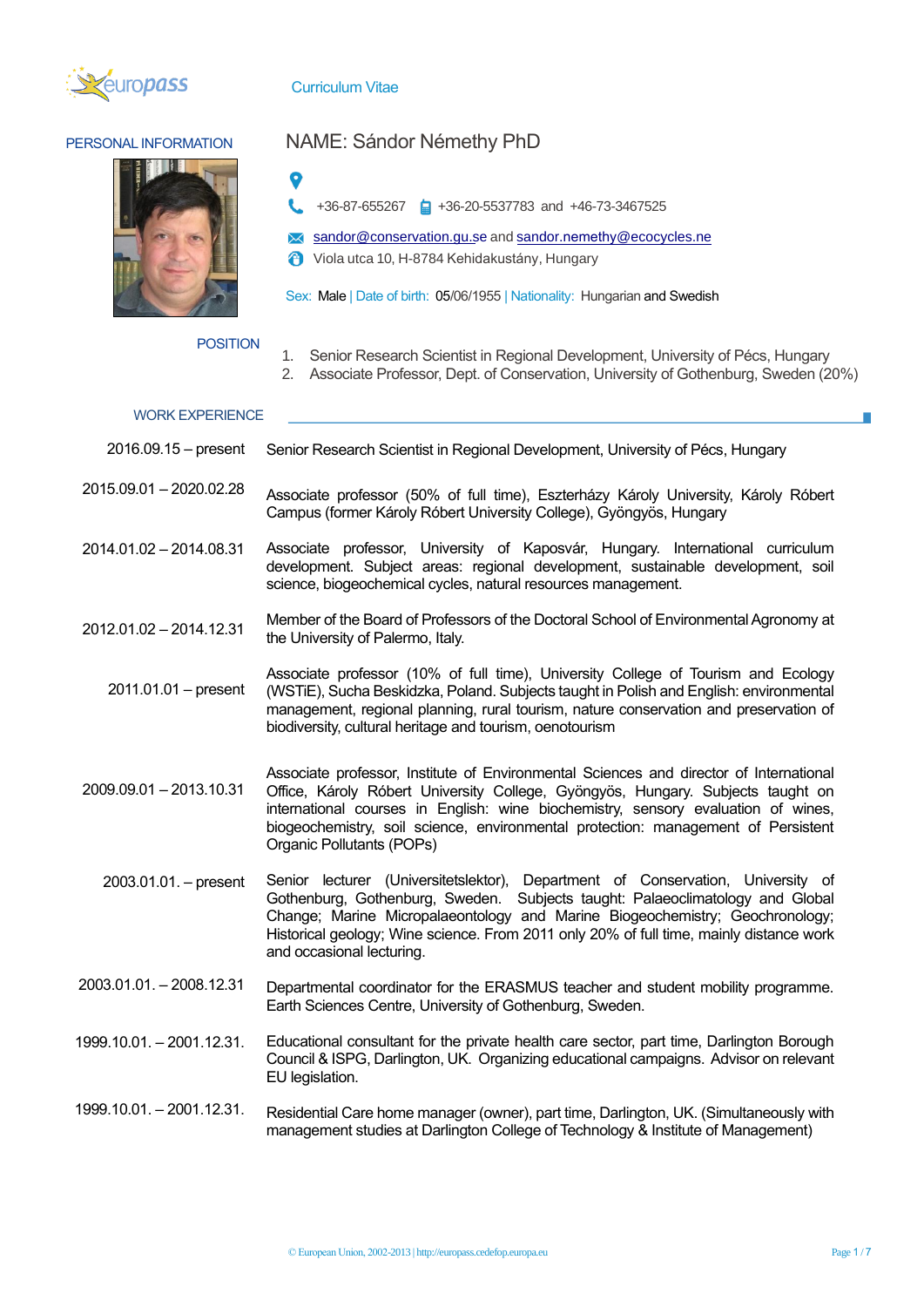

1998.08.01. – 2000.04.30. Social worker, Aycliffe Young People's Centre, Newton Aycliffe, UK.

- 1995.08.01. 1997.08.31. Post-Doctoral Research Associate, University of Newcastle, UK. Method development for analysis of proteins preserved in fossil bones and parchment.
- 1990.01.02. 1995.06.30. Post graduate fellowship in Marine Geology, Department of Marine Geology, Göteborg University, Göteborg, Sweden. Molecular Palaeontology. Establishing a new laboratory for the analysis of ancient biomolecules (proteins and DNA). Organizing international cooperation with East – European universities.
- 1988.09.01. 1989.12.31. Care worker at Högsbo Hospital, Göteborg, Sweden. Working with old people at the psychogeriatric department, part time work simultaneously with full-time studies in marine geology at the University of Gothenburg.
- 1985.08.01. 1988.08.15. Care worker at different hospitals in Malmö and Lund, Sweden. Full time work and part time studies at University of Lund: IT, applied physiology
- 1983.07.01. 1984.06.20. Toxicologist, manager of histo-toxicological laboratory at NEVIKI (Heavy Chemical Research Institute), Veszprém, Hungary. Responsibilities: testing agricultural chemicals, environmental risk assessment.

### EDUCATION AND TRAINING

## **Date** 2020 2003 2002 1995 1988 – 1990 1987 – 1988 1988 1987 1985 1983 Habilitation in Earth Sciences, University of Pécs, Hungary Post Graduate Diploma in Applied Environmental Science: Environmental and Health Inspector – University of Gothenburg, Sweden. Environmental management, environmental chemistry, climatology and climate change, environmental law, catastrophe management 2002 Post Graduate Diploma in Strategic Management – Institute of Management, Darlington College of Technology & University of Teesside, UK PhD in Marine Geology, University of Gothenburg, Sweden. Molecular palaeontology and marine biogeochemistry BSc in Marine Geology, University of Gothenburg, Sweden Advanced course in applied zoophysiology: "The indium - transferrin complex - a tool for tracing tumours" University of Lund, Sweden Proficiency in English, University of Lund, Sweden First Certificate in English, University of Cambridge, UK Proficiency in Swedish language, University of Lund, Sweden MSc in Biology, József Attila University of Sciences, Szeged, Hungary, (5 years full time studies)

1975 - 1977 Academy of Education, Pécs, Hungary: two years academic training in agriculture (horticulture and viticulture), animal husbandry, art, art history, biology, didactics.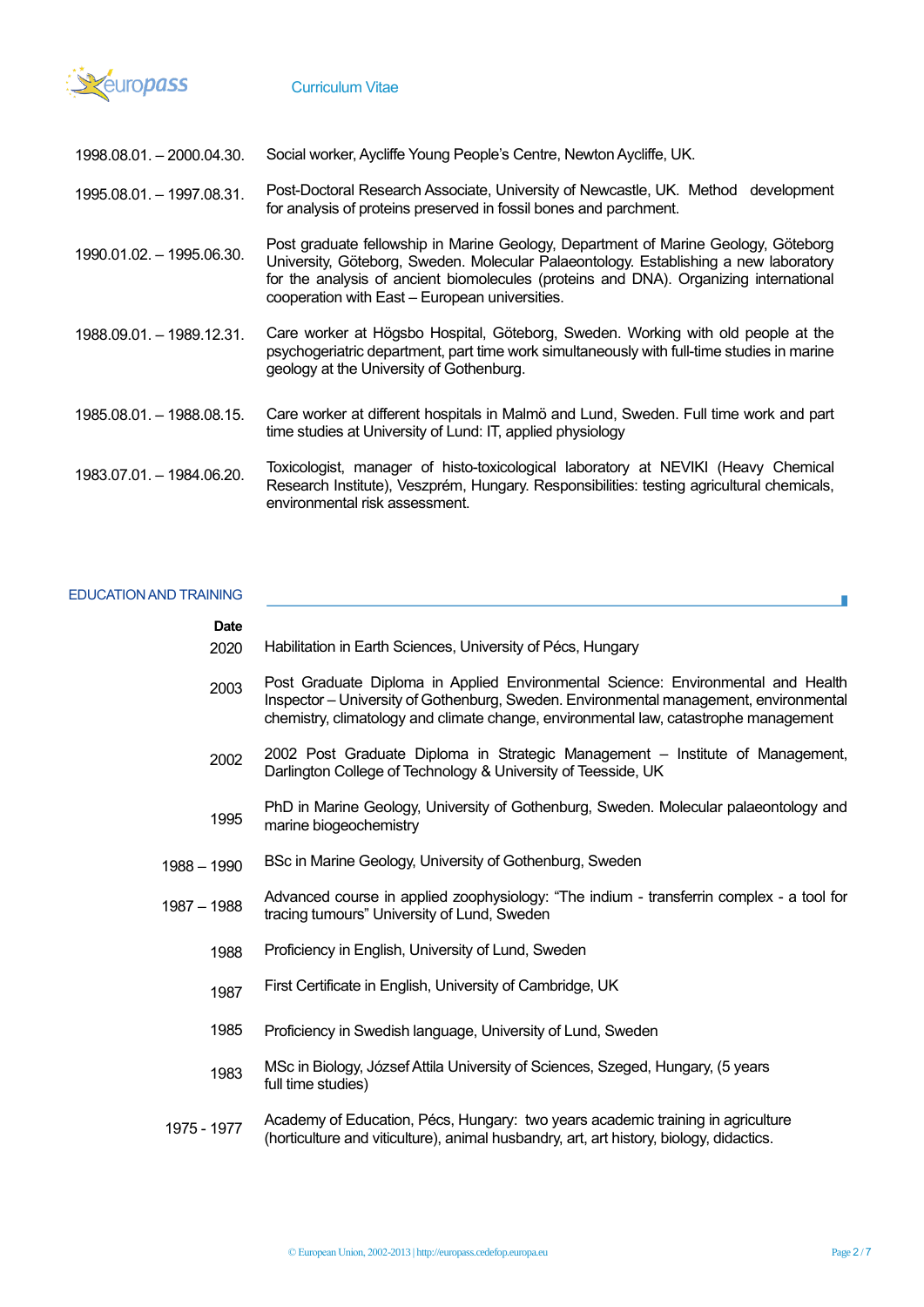

| <b>PERSONAL SKILLS</b>             |                                                                                                                                                                                                                                                                                                                                                                                                                                                                                                                                                                |                |                                                                                                                                                                                               |                   |                |
|------------------------------------|----------------------------------------------------------------------------------------------------------------------------------------------------------------------------------------------------------------------------------------------------------------------------------------------------------------------------------------------------------------------------------------------------------------------------------------------------------------------------------------------------------------------------------------------------------------|----------------|-----------------------------------------------------------------------------------------------------------------------------------------------------------------------------------------------|-------------------|----------------|
| Mother tongue(s)                   | Hungarian                                                                                                                                                                                                                                                                                                                                                                                                                                                                                                                                                      |                |                                                                                                                                                                                               |                   |                |
| Other language(s)                  | <b>UNDERSTANDING</b>                                                                                                                                                                                                                                                                                                                                                                                                                                                                                                                                           |                | <b>SPEAKING</b>                                                                                                                                                                               |                   | <b>WRITING</b> |
|                                    | Listening                                                                                                                                                                                                                                                                                                                                                                                                                                                                                                                                                      | Reading        | Spoken interaction                                                                                                                                                                            | Spoken production |                |
| English                            | C <sub>2</sub>                                                                                                                                                                                                                                                                                                                                                                                                                                                                                                                                                 | C <sub>2</sub> | C <sub>2</sub>                                                                                                                                                                                | C <sub>2</sub>    | C <sub>2</sub> |
| Swedish                            | C <sub>2</sub>                                                                                                                                                                                                                                                                                                                                                                                                                                                                                                                                                 | C <sub>2</sub> | C <sub>2</sub>                                                                                                                                                                                | C <sub>2</sub>    | C <sub>2</sub> |
| Polish                             | B <sub>2</sub>                                                                                                                                                                                                                                                                                                                                                                                                                                                                                                                                                 | B <sub>2</sub> | B <sub>2</sub>                                                                                                                                                                                | B <sub>2</sub>    | B <sub>1</sub> |
| Italian                            | <b>B1</b>                                                                                                                                                                                                                                                                                                                                                                                                                                                                                                                                                      | <b>B1</b>      | <b>B1</b>                                                                                                                                                                                     | <b>B1</b>         | B <sub>1</sub> |
| German                             | A <sub>1</sub>                                                                                                                                                                                                                                                                                                                                                                                                                                                                                                                                                 | A <sub>1</sub> | A <sub>1</sub>                                                                                                                                                                                | A1                | A <sub>1</sub> |
| Russian                            | A <sub>1</sub><br>Levels: A1/2: Basic user - B1/2: Independent user - C1/2 Proficient user<br>Common European Framework of Reference for Languages                                                                                                                                                                                                                                                                                                                                                                                                             | A <sub>1</sub> | A <sub>1</sub>                                                                                                                                                                                | A1                | A1             |
| <b>Communication skills</b>        | • Writing<br>• Effective and efficient media communication                                                                                                                                                                                                                                                                                                                                                                                                                                                                                                     |                | - Professional Interpersonal Communication (verbal and non-verbal communication, effective<br>speaking, personal presentation and appearance, active listening, reflecting and clarification) |                   |                |
| Organisational / managerial skills | • Advanced strategic planning and monitoring<br>• International networking                                                                                                                                                                                                                                                                                                                                                                                                                                                                                     |                |                                                                                                                                                                                               |                   |                |
| Job-related skills                 | . Wide education in natural sciences and humanities<br>• Special qualification in viticulture (as a part of agricultural and horticultural training)<br>. Special training in industrial microbiology and fermentation technology<br>. Experience in exploring organizational structures and identifying paradigms<br>· Qualified manager<br><b>Experience in social marketing</b><br>. Familiar with EU institutions and administration<br>. Many years of international experience<br>- Artist, solid background in painting, drawing and graphic techniques |                |                                                                                                                                                                                               |                   |                |
| <b>Computer skills</b>             | • Internet: information search and communication platforms                                                                                                                                                                                                                                                                                                                                                                                                                                                                                                     |                | - Advanced user of all applications of Office professional packages<br>• Harward Graphics advanced presentations (versions 3 and 4)                                                           |                   |                |

Driving licence • AM and B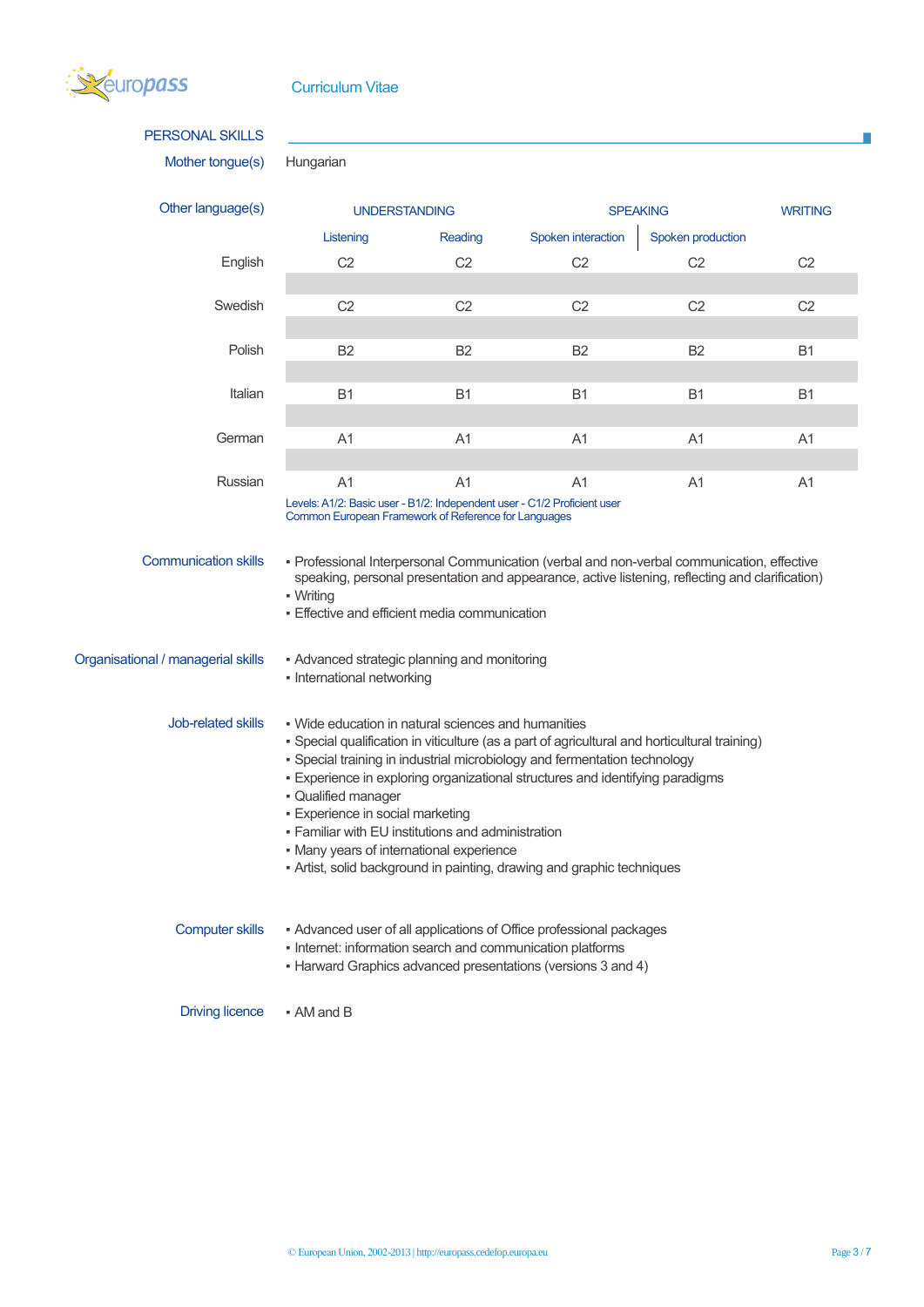

| ADDITIONAL INFORMATION                |                                                                                                                                                                                                                                                                                                                                                                                                                                                                                                                                                                                                                                                                                                              |
|---------------------------------------|--------------------------------------------------------------------------------------------------------------------------------------------------------------------------------------------------------------------------------------------------------------------------------------------------------------------------------------------------------------------------------------------------------------------------------------------------------------------------------------------------------------------------------------------------------------------------------------------------------------------------------------------------------------------------------------------------------------|
| Total number of publications:         | 101                                                                                                                                                                                                                                                                                                                                                                                                                                                                                                                                                                                                                                                                                                          |
| Conference papers:                    | 45                                                                                                                                                                                                                                                                                                                                                                                                                                                                                                                                                                                                                                                                                                           |
| Publications selected (last 5 years): | <b>Némethy, S., Bornmalm, L., Lagerqvist, B., Huszár, Z., and Havasi, B. (2020): Inland navigation</b><br>and shipbuilding industry at Lake Balaton, Hungary (in Swedish: Insjöfart och varvsindustri på<br>Balatonsjön I Ungern); Länspumpen, Nr. 4, pp. 46 - 54; ISSN 0281-4242; Länspumpen<br>Sjöfartshistorisk Förening i Göteborg. www.lanspumpen.se                                                                                                                                                                                                                                                                                                                                                    |
|                                       | Némethy, S., Takács, T., Szemethy, L., Dinya, A., Barócsi, Z. and Péterffy-Némethy, I. (2020):<br>Collection, cultivation and processing of medical plants, herbs and spices in the Balaton<br>Ecomuseum – herbal medicine as intangible cultural heritage. Ecocycles, 6(1), 52-87.<br>https://doi.org/10.19040/ecocycles.v6i1.166                                                                                                                                                                                                                                                                                                                                                                           |
|                                       | Némethy, S. (2019): The Balaton Ecomuseum - Touristic Product and Landscape Management<br>in One System. In English with English and Polish abstract; chapter in monography: Parki<br>Narodowe i Otoczenie Społeczno – Gospodarcze. Skazani na Dialog (National Parks and the<br>Socio - economic Environment. Condemned to Dialogue) pp. 175 - 203. Wyższa Szkoła<br>Turystyki i Ekologii w Suchej Beskidzkiej, ISBN 978-83-947044-1-4                                                                                                                                                                                                                                                                      |
|                                       | Némethy, S.; Bartos, A. (2019): Equestrian tourism and horse breeding in Hungary and Slovenia<br>-environmental sustainability and conservation of cultural heritage: a strategic approach.<br>ECOCYCLES 5:1 pp. 67-97., 31 p. (2019).                                                                                                                                                                                                                                                                                                                                                                                                                                                                       |
|                                       | Némethy, S; Szemethy, L. (2019): Adverse and beneficial effects of woody biomass feedstock<br>plantations on wildlife habitats. In: Martin, Prcík; Marian, Kotrla - Fast-growing trees and plants<br>grown for energy purposes. Nitra, Szlovákia: Slovak University of Agriculture, Nitra, Slovak<br>Republic; (2019) Paper: CD                                                                                                                                                                                                                                                                                                                                                                              |
|                                       | Némethy, S; Szemethy, L. (2019): The sustainability of woody biomass feedstock production and<br>landscape management: land use, phytoremediation, biodiversity, and wildlife habitats<br>ECOCYCLES 5:1 pp. 44-55., 12 p. (2019).                                                                                                                                                                                                                                                                                                                                                                                                                                                                            |
|                                       | Némethy, S. (2019): The importance of mineral-based soil improvers in viticulture (In Hungarian.<br>Ásványi alapú talajjavító anyagok jelentősége a szőlészetekben ÉRTÉKÁLLÓ ARANYKORONA<br>19: 3 pp. 16-18., 3 p. Matarka. Publication: 30675627                                                                                                                                                                                                                                                                                                                                                                                                                                                            |
|                                       | Csapó, J; Némethy, S; Albert, Cs. (2019): Food counterfeiting in general; counterfeiting of milk<br>and dairy products. ECOCYCLES 5:1 pp. 26-41., 16 p.                                                                                                                                                                                                                                                                                                                                                                                                                                                                                                                                                      |
|                                       | Csapo, J. & Némethy, S. (2018): Functional, health protecting and health maintaining food<br>products. Ecocycles, Vol. 4. No. 1. 2018. pp. 73 - 82. eISSN 2416-2140.                                                                                                                                                                                                                                                                                                                                                                                                                                                                                                                                         |
|                                       | Némethy, S. (2018): Bioenergetics in the context of society, economy and environment (In<br>Hungarian. Bioenergetika társadalmi, gazdasági és környezeti kontextusban). Magyar Tudomány<br>(Hungarian Science), 179 (8) pp. 1232 - 1243                                                                                                                                                                                                                                                                                                                                                                                                                                                                      |
|                                       | Némethy, S. - Lagerqvist, B. (2018): Multifunctional organic agriculture and sustainable<br>agritourism based on the utilization of local organic products - presentation of the Azienda Agricola<br>Model developed after Italian good practices (in Hunarian: A multifunkcionális ökológiai<br>mezőgazdaság és a helyi ökológiai termékek (organikus v. biotermékek) hasznosítására épülő<br>fenntartható agroturizmus. Az olaszországi jó gyakorlatok alapján kifejlesztett Azienda Agricola<br>Modell bemutatása. In: Gonda Tibor (szerk): Ízes vidék: A helyi termékek és a vadon termő<br>növények szerepe a gasztronómiában és gasztroturizmusban. Pécs, Magyarország Kamplnvest<br>Kft. pp. 108-129. |
|                                       | Walas, B.; Fedyk, W.; Pasierbek, T.; Némethy, S. (2018): Diagnosis of functioning of national parks<br>in Poland in their socioeconomic environment. Economic Problems of Tourism 3:43 pp. 69-79.                                                                                                                                                                                                                                                                                                                                                                                                                                                                                                            |
|                                       | Némethy, Sándor; Dinya, László; Bujdosó, Zoltán ; Zádori, Iván ; Varga, Géza (2017): Self-<br>sufficient rural economies and communities based on ecological cycles (In Hungarian: Ökológiai<br>ciklusokra épülő önfenntartó vidéki gazdaságok és faluközösségek). A FALU 32: 1 pp. 15-26, 12<br>p. (2017).                                                                                                                                                                                                                                                                                                                                                                                                  |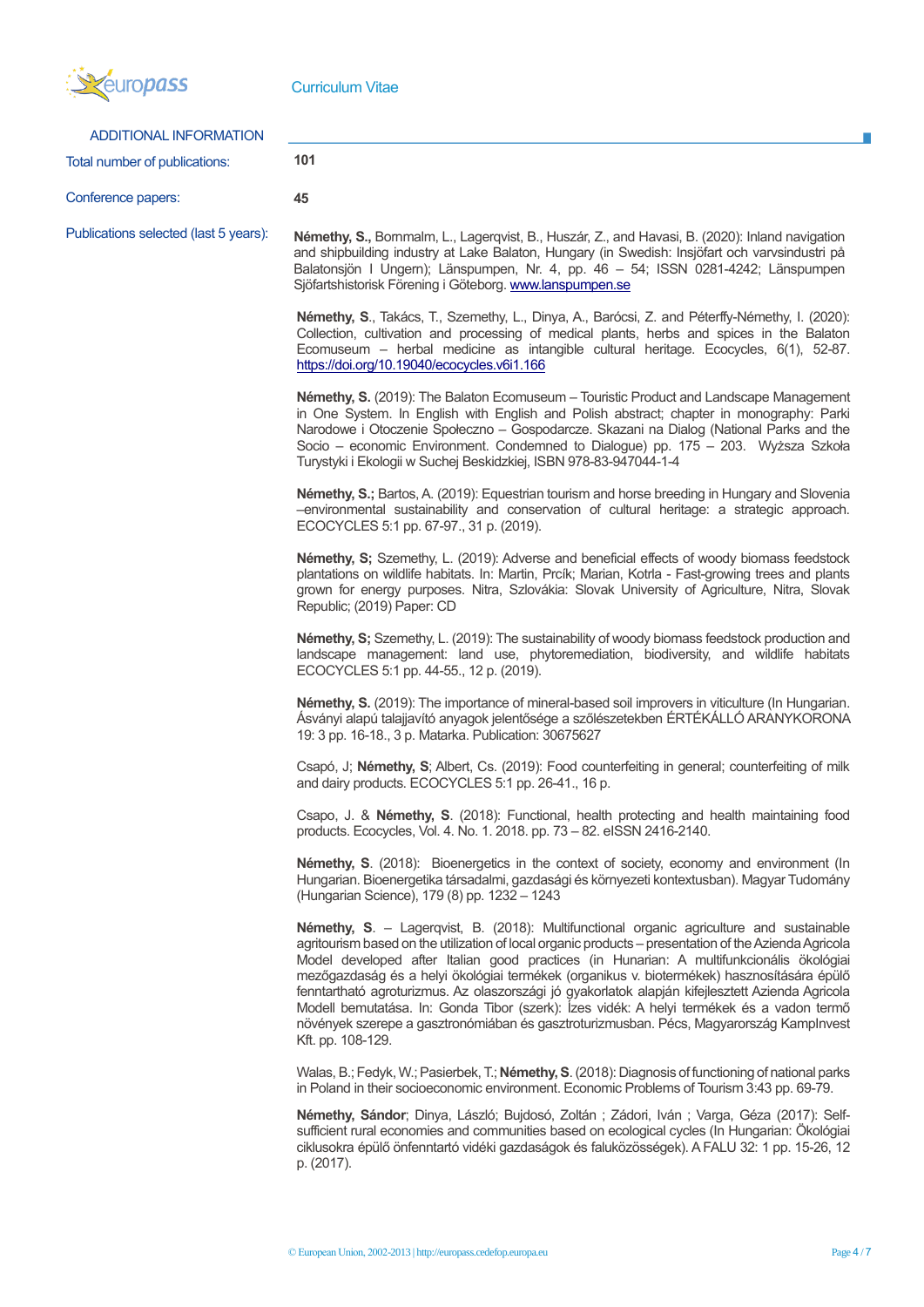

#### Curriculum Vitae

**Némethy, Sándor** (2017): Sustainable solutions in Swedish cities – the Hammarby Model (in Hungarian: Fenntartható megoldások svéd városokban - a Hammarby-modell) CITY HUNGARY 1 pp. 52-52, 1 p. (2017)

**Sándor, Némethy**; Bartlomiej, Walas ; Bosse, Lagerqvist (2017): The role of ecosystem services in rural tourism: Evaluation of carrying capacity of touiristic destinations in ecologically sensitive rural areas to prevent over-exploitation. JOURNAL OF CENTRAL EUROPEAN GREEN INNOVATION 5:1 pp. 29-40, 12 p. (2017)

Walas, B; **Némethy, S**. (2017): Attempt to assess tourist products in rural areas based on the Kano method as basis of customer experience. ECOCYCLES 3 : 2 pp. 24-31. , 8 p. (2017)

Lagerqvist, B., **Némethy, S.,** Dinya, L., Huszár, Z., Zádori, I., Kőmíves, T., Bujdosó, Z., Nemeskéri, Zs. (2016): Sustainable Management of Cultural Landscapes: Use of Ecosystem Services in Rural Tourism. In: Ecological Footprint in Central Europe. Multiauthorial Monograph. pp. 91 – 107. The University College of Tourism and Ecology Press, Sucha Beskidzka, Poland, 2016. ISBN: 978-83- 926999-3-4

**Némethy, S.,** Bittsánszky, A., Schmautz, Z., Junge, R., Kőmíves, T. (2016): Protecting Plants from Pests and Diseases in Aquaponic Systems. In: Ecological Footprint in Central Europe. Multiauthorial Monograph. pp. 166 – 179. The University College of Tourism and Ecology Press, Sucha Beskidzka, Poland, 2016. ISBN: 978-83-926999-3-4

**Némethy, S.,** Kőmíves, T. (2016): On Ecocycles and circular economy. Ecocycles, the official online journal of European Ecocycles Society. 2:1, pp. 44-46 (DOI prefix 10.19040 [CrossRef], ISSN 2416-2140).

**Némethy, S.,** Bornmalm, L., Lagerqvist, B., Havasi, B. (2016): Insjöfart och varvsindustri på Balatonsjön i Ungern. Från antikens farkoster till slutet av ångbåtstrafikens första period 1890. (Inland waterways and shipyards on the Lake Balaton, Hungary. From antique ships to the beginning of the first period of steamboat traffic). In Swedish. Submitted to Länspumpen ISSN 0281-4242

**Némethy, S.,** Walas, B., Lagerqvist, B., Dinya, L. and Bujdosó, Z. (2016): Oenotourism and conservation: a holistic approach to special interest tourism from a cultural heritage perspective – The Azienda Agricola Model. Ecocycles, the official online journal of European Ecocycles Society. 2:1 (DOI prefix 10.19040 [CrossRef], ISSN 2416-2140).

**Némethy, S.** & Wałas, B. (2016): Bioenergy crops as new components of rural and agricultural landscapes: environmental and social impact, conservation, cultural heritage and economy. Journal of Central European Green Innovation, (JCEGI 3(TI)) HU ISSN 2064-3004, Hungary

**Némethy, S;** Bornmalm, L; Lagerqvist, B; Havasi, B. (2016): Inland waterways and shipyards on the Lake Balaton, Hungary. From antique ships to the beginning of the first period of steamboat traffic (In Swedish: Insjöfart och varvsindustri på Balatonsjön i Ungern. Från antikens farkoster till slutet av ångbåtstrafikens första period 1890). LÄNSPUMPEN 16: 3 pp. 54-62., 9 p.

**Némethy, S**; Lagerqvist, B; Walas, B. (2015): Economically sustainable organic wine production and ecological wine tourism can ensure the conservation of valuable viticultural landscapes and their cultural heritage. Journal of Central European Green Innovation (JCEGI) 3: klnsz pp. 111- 124., 14 p.

**Némethy, S;** Walas, B. (2015): Bioenergy crops as new components of rural and agricultural landscapes: environmental and social impact, conservation, cultural heritage and economy JOURNAL OF CENTRAL EUROPEAN GREEN INNOVATION 3: Thematic issue pp. 111-124., 14 p.

**Némethy, S**; Molnár, G. (2014): Sustainable management of lakes in connection with mitigation of adverse effects of climate change, agriculture and development of green micro regions based on renewable energy production. International Journal of Environmental Quality (EQA) 13 pp. 21-35., 15 p.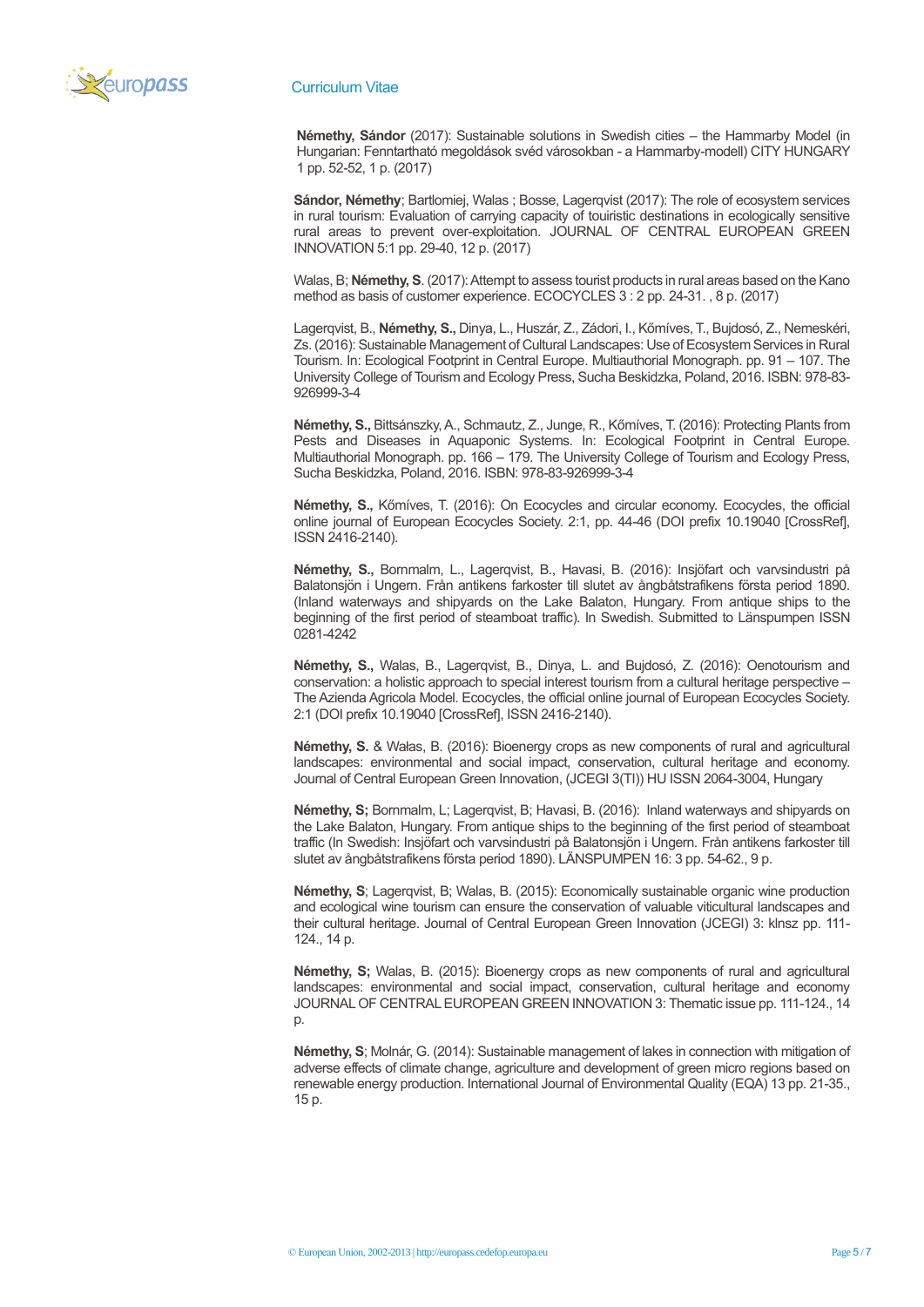

The 10 most important conference papers and presentations of the last 5 years Szemethy, L; **Némethy, S.** (2019): Wild boar and red deer might be beneficial for forest soils. In: Zdruli, P; Sallaku, F; Costantini, E; Dazzi, C (szerk.): Soil's contribution to people: from food to life supporting services: Book of Abstracts and Field Excurison. Proceedings of 9th ESSC International Congress, Tirana, Albania 26 – 28 September, 2019. Le Penseur di Antonietta Andriuoli, Brienza, Italy. pp. 32-32. 1 p.

**Némethy, S;** Lagergyist, B. (2019): The importance of mineral-based soil improvers in organic farming. In: Zdruli, P; Sallaku, F; Costantini, E; Dazzi, C (szerk.): Soil's contribution to people: from food to life supporting services: Book of Abstracts and Field Excurison. Proceedings of 9th ESSC International Congress, Tirana, Albania 26 – 28 September 2019. Le Penseur di Antnietta Andriuoli, Brienza, Italy. pp. 62-62., 1 p.

**Némethy, S**.; Lagerqvist, B. (2019): The Balaton Ecomuseum – a case study on heritage tourism and stakeholder management. pp. 98-98., TOURMAN 2019 Conference "Tourism, travel and hospitality at crossroads: The way ahead - Thessaloniki, Greece, the 24th to the 29th of October 2019

Lagerqvist, B; **Némethy, S**. (2019): The Azienda Agricola Model and the terroir-concept – a heritage-based sustainable tourism development pp. 97-97. TOURMAN 2019 Conference "Tourism, travel and hospitality at crossroads: The way ahead", Thessaloniki, Greece, the 24th to the 29th of October 2019

**Némethy, S.** (2019): The Balaton Ecomuseum. Intangible Cultural Heritage - Interreg CULTURECOVECRY Conference and workshop, Graz, Austria. 1<sup>st</sup> – 3<sup>rd</sup> October 2019

**Némethy, S**. (2018): Conservation of cultural landscapes based on the Azienda Agricola Model and the management of cultural heritage by creating landscape observatories and ecomuseums. In: Dinya, László; Csernák, József (ed.): 16<sup>th</sup> International Scientific Days Summaries of presentations and posters, Gyöngyös, Hungary: Líceum Publishing ltd., (2018) pp. 195-195., 1 p.

**Némethy, S.**(2018): The proposed Ecomuseum for the Balaton Lake area in Hungary – a concept for a landscape observatory? Start up conference and workshop for the establishment of Västra Götaland Landscape Observatory, Mariestad, Sweden, 19th of April 2018.

Zádori, I; **Némethy, S.** (2017): Internationalisation of education in wine science – the economy and the future of education in viticulture and oenology. Meeting of Wine Universities and Wine Regions – International Conference of University of Pécs in Szekszárd, 2017. September 14<sup>th</sup>.

**Némethy, S;** Lagerqvist, B; Dinya, L; Walas, B; Zádori, I. (2017): A new higher education model for cross-disciplinary education of cultural landscape managers: the SUMCULA-concept. pp. 92- 94. In: Hülber, László; Tamásné, Fekete Adrienne (eds.): II. Conference for Education Planning and Informatics in Education, Eger, Hungary: Líceum Publishing Ltd., (2017) p. 135

**Némethy, S.** and Zádori, I. (2017): The holistic Azienda Agricola Model for the ecosystem-based protection of agricultural landscapes and the sustainable management of rural touristic destinations. 59<sup>th</sup> Georgikon Scientific Conference, 28<sup>th</sup> of September 2017.